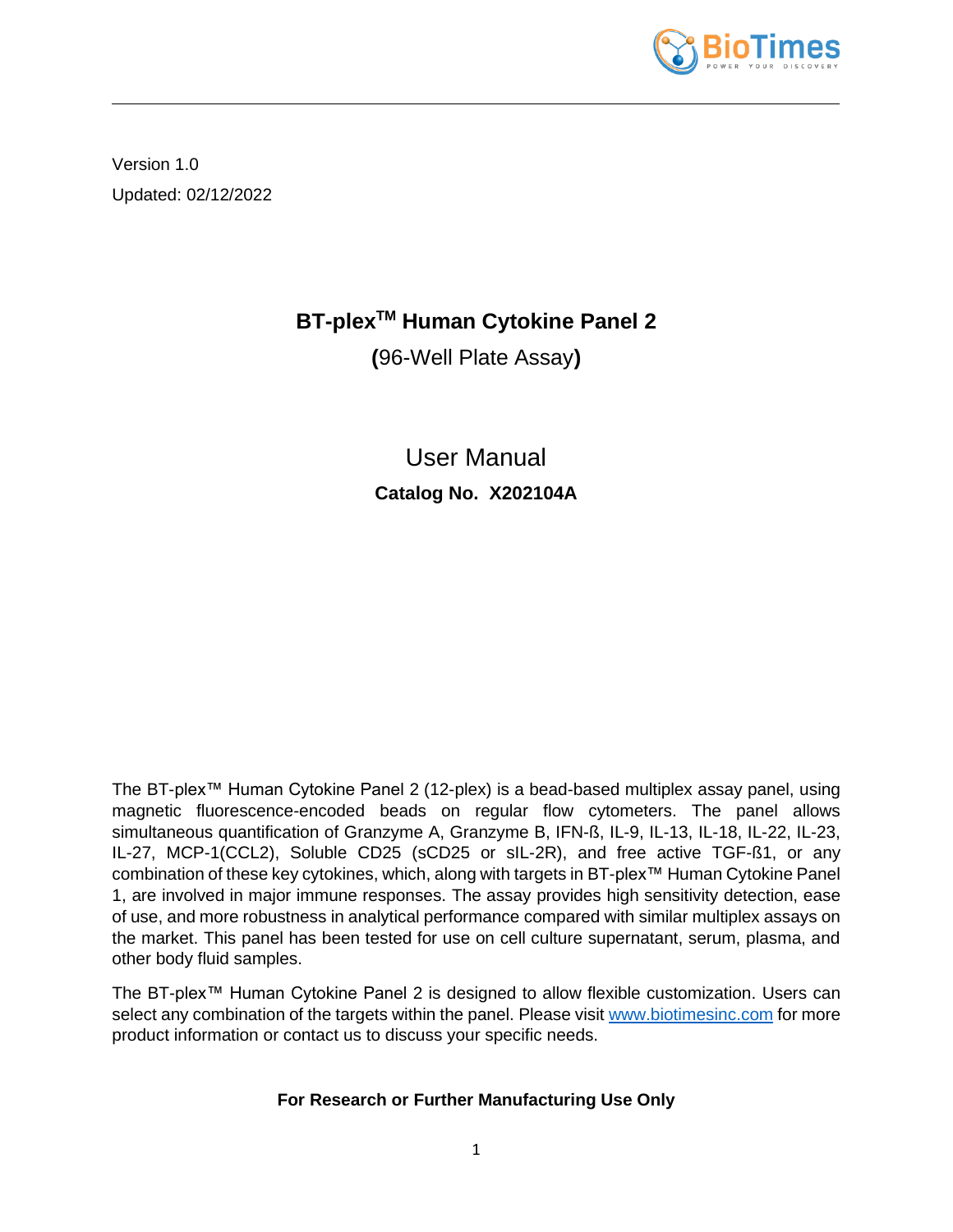

# **TABLE OF CONTENTS**

### **Warning**:

- 1. This reagent may contain Sodium Azide and other common laboratory chemicals. The chemical, physical, and toxicological properties of these materials have not been thoroughly investigated. Standard Laboratory Practices should be followed. Avoid skin and eye contact, inhalation, and ingestion.
- 2. Biological samples should be handled as potentially hazardous. Follow universal precautions as established by the Center for Disease Control and Prevention and by the Occupational Safety and Health Administration when handling and disposing of infectious agents.
- 3. Do not mix or substitute reagents from different kits or lots. Reagents from different manufacturers should never be used with this kit.
- 4. Do not use this kit beyond its expiration date.
- 5. SA-PE and fluorescent beads are light-sensitive. Minimize light exposure.

It is important that you read this entire manual carefully before starting your experiment.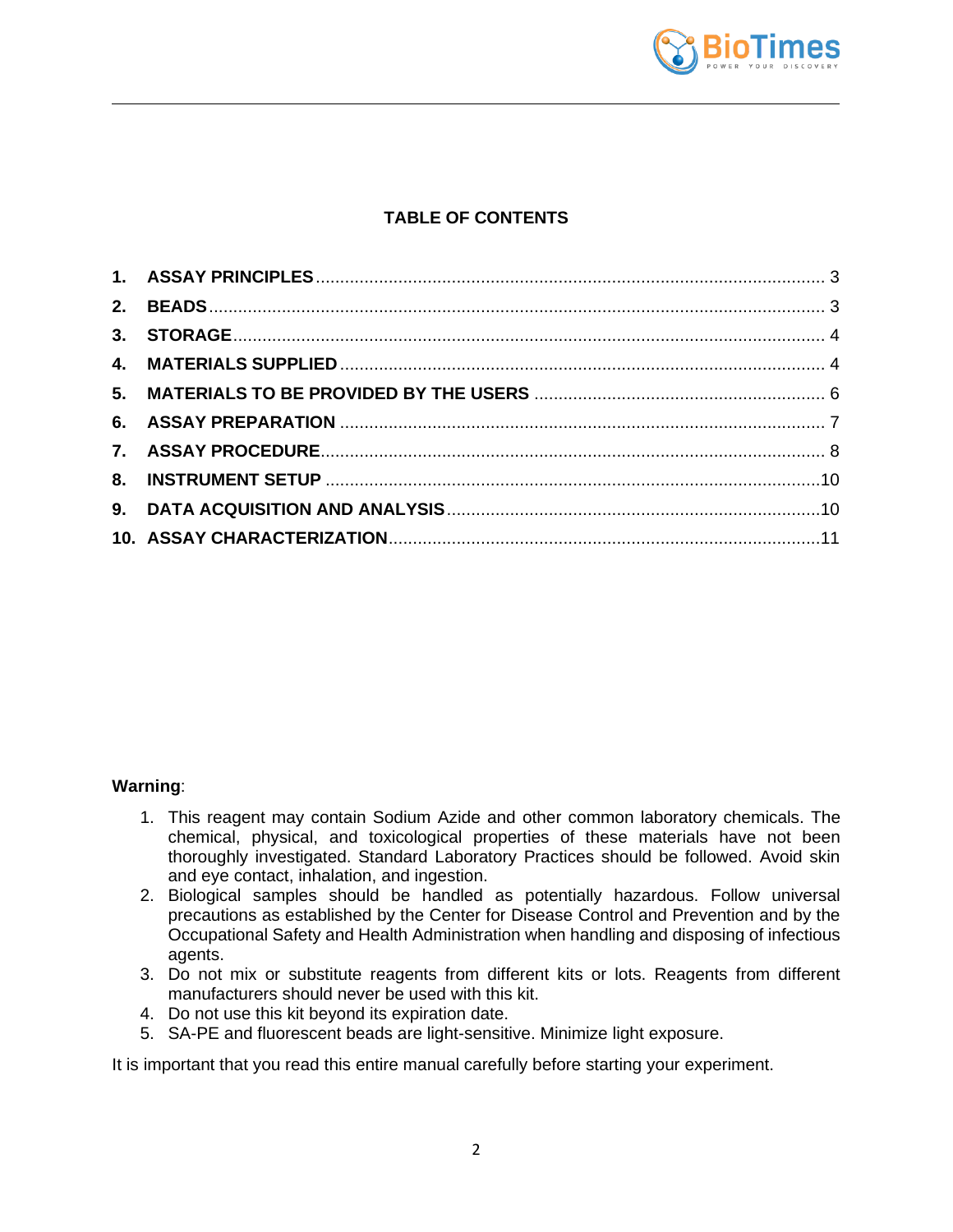

### <span id="page-2-0"></span>**1. ASSAY PRINCIPLES**

BT-plex™ bead-based kits use the same principle as typical sandwich immunoassays. Magnetic beads are differentiated by a combination of bead size and internal fluorescence intensities. Each bead set has a functional surface and is chemically conjugated with a specific capture molecule (e.g., antibody or binding protein) on the surface of the bead specific for a given analyte. When a selected group of beads with different Bead IDs are mixed and incubated with a sample, each target analyte in the sample will bind to its specific capture beads. A mixture of biotinylated detection antibodies specific to the targets are added, each detection antibody in the cocktail will bind to its specific analyte bound on the capture beads, thus forming capture bead-analytedetection antibody sandwiches. Streptavidin-phycoerythrin (SA-PE) subsequently binds to the biotin group on the detection antibodies, providing a fluorescent signal with intensities in proportion to the quantity of bound analytes. With a flow cytometer reader, analyte-specific populations can be segregated and phycoerythrin fluorescent signal can be quantified. The concentration of a particular analyte is determined using a standard curve generated in the same assay.

# <span id="page-2-1"></span>**2. BEADS**

The BT-plex assays use two sizes of beads. Each size has several sub-populations that can be identified based on their forward scatter (FSC) and side scatter (SSC) profiles (Beads A, smaller beads and Beads B, larger beads). Each bead size can be further resolved based on their internal fluorescence intensities, which can be detected using FL4, or APC channel, depending on the type of flow cytometer used. The smaller Bead size A consists of 7 bead populations and the larger Bead size B consists of 6 bead populations. Using a total of 13 bead populations distinguished by size and internal fluorescent dye, BT-plex multiplex assays enable simultaneous detection of up to 13 targets in a single sample. A 12-plex panel and associated bead populations are described in Figure 1.



**Figure 1. Beads Differentiated by Size and Fluorescence Intensities\***

*\*Gate R1 represent smaller beads (Size A) and Gate R2 represents larger beads (Size B). The R1 bead populations from lower to higher APC intensity are identified as A1, A2, A3, A4, A5, and A6, respectively. The R2 bead populations from lower to higher APC intensity are identified as B1, B2, B3, B4, B5, and B6, respectively.*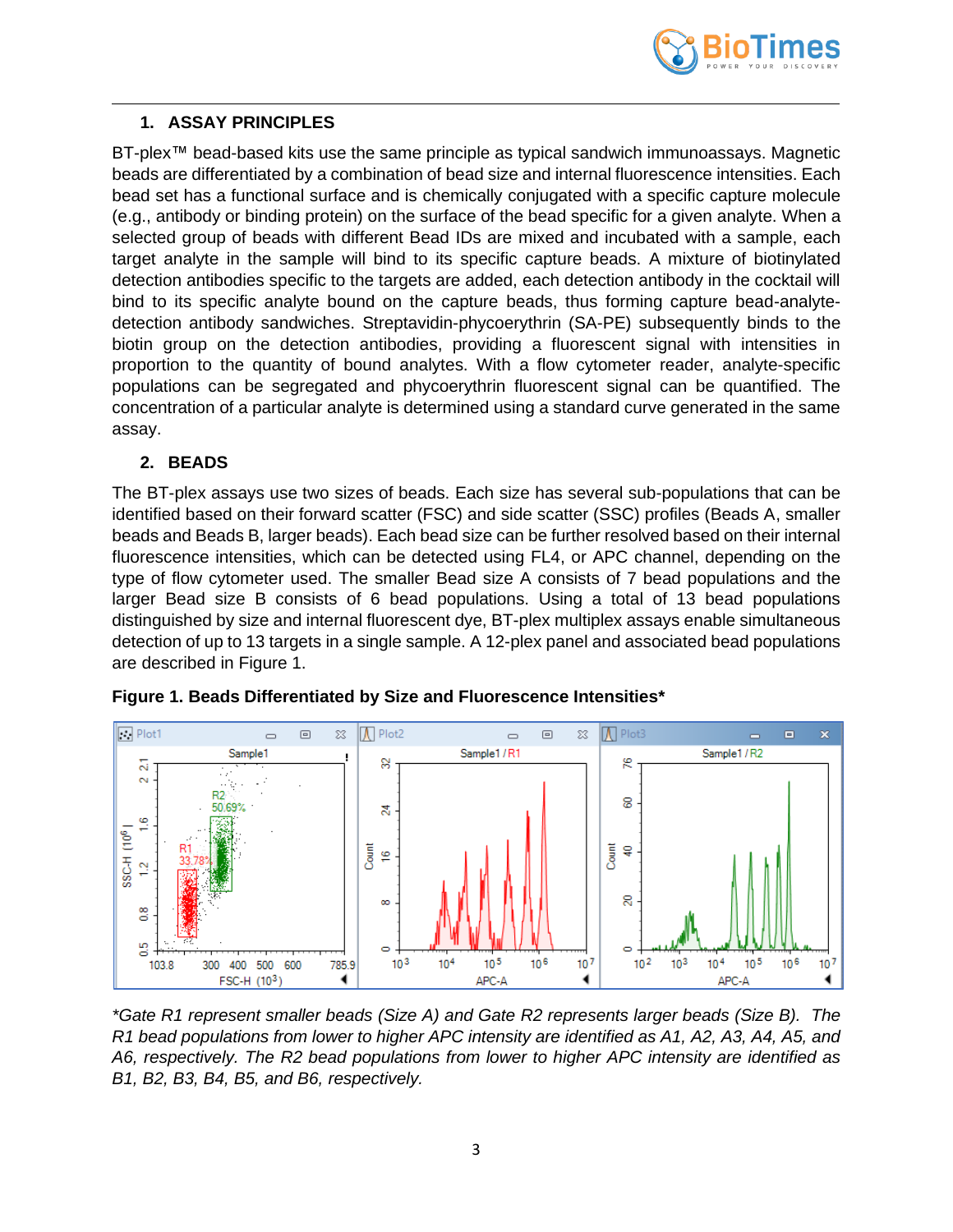

For specific conjugated beads used in the Human Cytokine Panel 2, refer to Table 1 for exact assignment of Bead Identifications.

| <b>Target</b>    | <b>Bead ID</b> | <b>Top Standard Conc.*</b> |
|------------------|----------------|----------------------------|
| Human Granzyme A | A <sub>0</sub> | $5.0$ ng/mL                |
| Human Granzyme B | A <sub>1</sub> | $5.0$ ng/mL                |
| Human IFN-ß      | A <sub>3</sub> | $5.0$ ng/mL                |
| Human IL-9       | A4             | 5.0 ng/mL                  |
| Human IL-13      | A <sub>5</sub> | $5.0$ ng/mL                |
| Human IL-18      | A <sub>6</sub> | $5.0$ ng/mL                |
| Human IL-22      | <b>B1</b>      | $5.0$ ng/mL                |
| Human IL-23      | <b>B2</b>      | $5.0$ ng/mL                |
| Human IL-27      | B <sub>3</sub> | $5.0$ ng/mL                |
| Human MCP-1      | <b>B4</b>      | $5.0$ ng/mL                |
| Human sCD25      | B <sub>5</sub> | $5.0$ ng/mL                |
| Human TGF-ß1     | B <sub>6</sub> | $5.0$ ng/mL                |

#### **Table 1. Panel Targets, Bead ID, and Reference Standard Concentration**

Bead ID is used to associate bead populations with target analytes. For data analysis of FCS files, association of analyte and bead ID are defined during the gating step of the data analysis.

*\*The concentrations of the target cytokines when the lyophilized standard is reconstituted to 0.5 mL in Assay Buffer.*

### **3. STORAGE**

<span id="page-3-0"></span>All original kit components should be stored at 2-8°C. DO NOT FREEZE Pre-mixed Beads, Detection Antibodies or SA-PE.

Once the standard and Control Samples have been reconstituted, transfer contents into polypropylene microfuge vials. DO NOT STORE RECONSTITUTED STANDARD and Control Samples IN GLASS VIALS. Leftover reconstituted standard and Control Samples should be stored at ≤-70°C for future use. Avoid multiple freeze-thaw cycles. Discard any leftover diluted standards.

### <span id="page-3-1"></span>**4. MATERIALS SUPPLIED**

The BT-plex kit contains enough reagents for 100 tests with a small overfill to cover pipetting loss. When assays are performed in duplicate, reagent volume provided is enough for assays with an 8-point standard curve and 40 samples.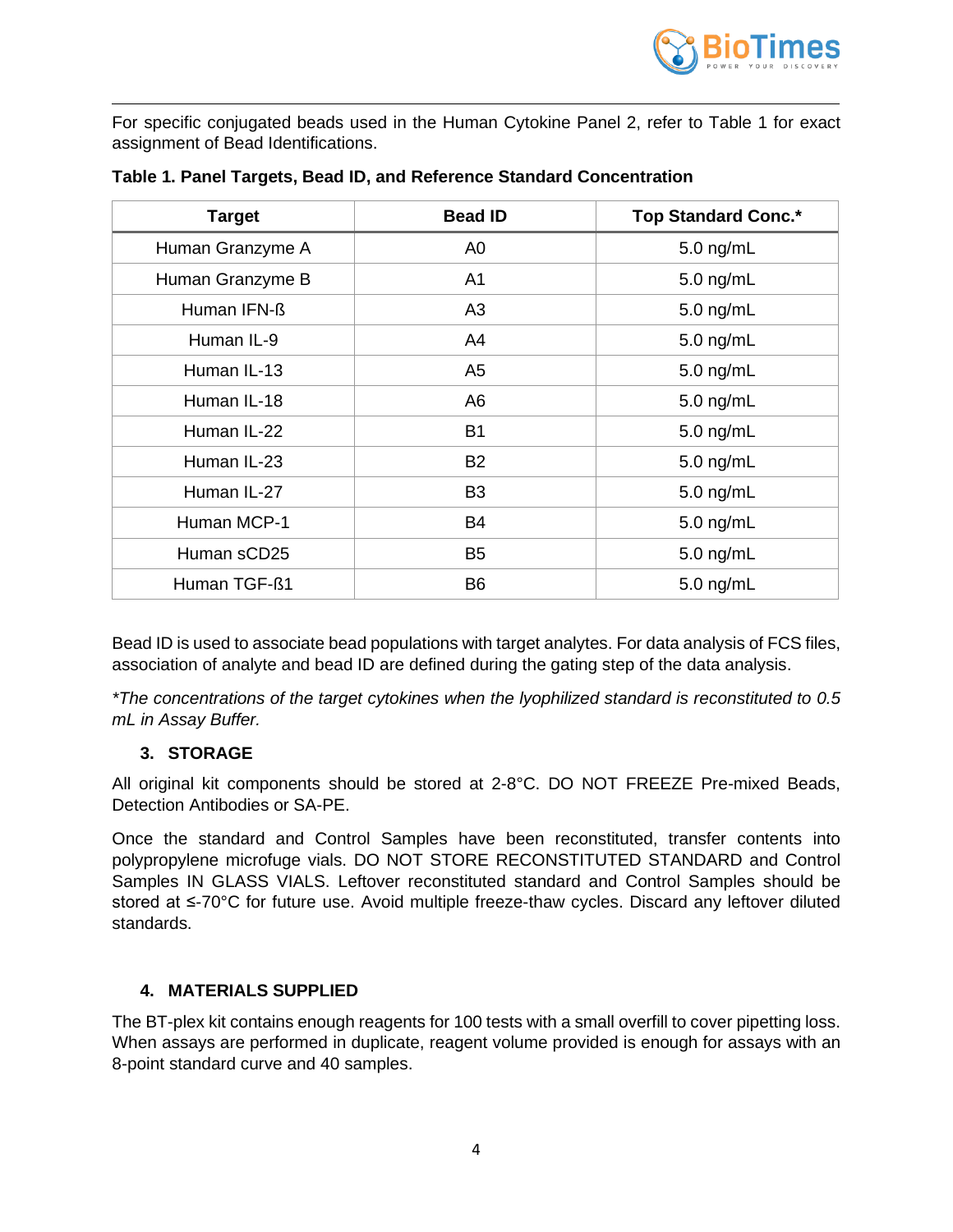

### **Table 2: Kit Components information**

| <b>Kit Components</b>                                      | Quantity | <b>Volume</b>   | Part No.                |
|------------------------------------------------------------|----------|-----------------|-------------------------|
| Human Cytokine Panel 2 Pre-mixed Beads,<br>Magnetic        | 1 Bottle | $3.5$ mL        | X202104A-01 or<br>vary* |
| Human Cytokine Panel 2 Detection Antibody                  | 1 Bottle | $3.5$ mL        | X202104A-02             |
| Human Cytokine Panel 2 Standard, Lyophilized               | 1 Bottle | NA.             | X202104A-03             |
| BT-plex <sup>™</sup> Streptavidin-Phycoerythrin            | 1 Bottle | $3.5$ mL        | X202104A-04             |
| BT-plex™ Assay Buffer                                      | 1 Bottle | 25 mL           | BTAB01                  |
| BT-plex™ 20X Wash Buffer                                   | 1 Bottle | $25 \text{ mL}$ | BTWB01                  |
| Human Cytokine Panel 2 Control Sample 1,<br>Lyophilized*** | 1 Bottle | <b>NA</b>       | X202104A-05             |
| Human Cytokine Panel 2 Control Sample 2,<br>Lyophilized*** | 1 Bottle | <b>NA</b>       | X202104A-06             |
| Low binding V-bottom plate**                               | 1 Plate  | <b>NA</b>       | <b>NA</b>               |
| Adhesive Plate sealer                                      | 2 sheets | <b>NA</b>       | <b>NA</b>               |
| <b>Instruction Manual</b>                                  | 1        | NA              | NA.                     |

*\**Catalog number of premixed beads vary with selection of targets. X202104A-01 contains all 12 targets. Premixed beads are ready to use.

\*\*Low-binding V-bottom plate can be reused once after thorough cleaning.

\*\*\*Human Cytokine Panel 2 Control Samples are available separately for use as quality controls for the assays. Not all kits are provided with Control Samples.

Table 3: Customization of Targets

| <b>Target</b>    | Bead ID*       | <b>Target to select</b> |
|------------------|----------------|-------------------------|
| Human Granzyme A | A0             |                         |
| Human Granzyme B | A1             |                         |
| Human IFN-ß      | A <sub>3</sub> |                         |
| Human IL-9       | A4             |                         |
| Human IL-13      | A5             |                         |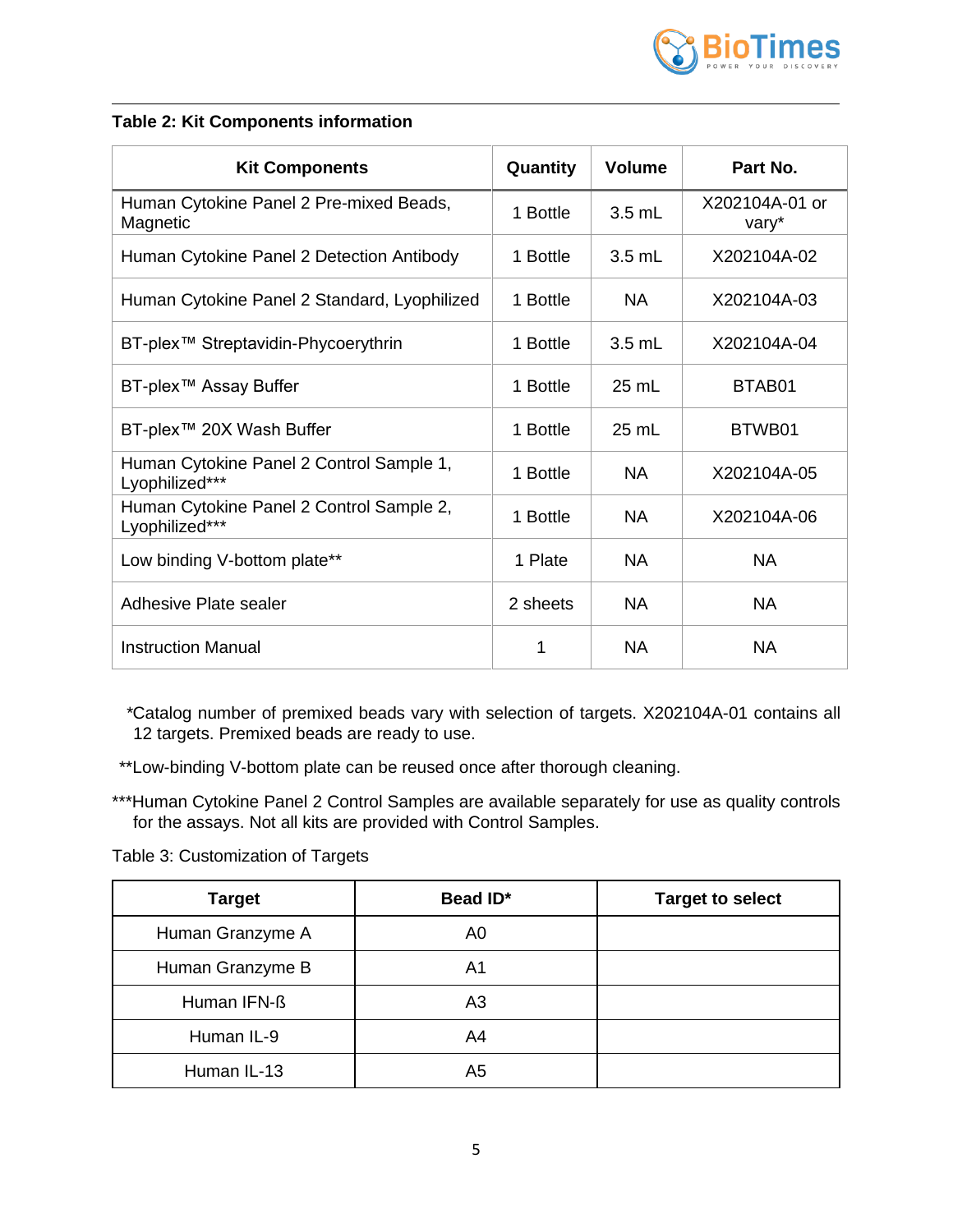

| Human IL-18  | A <sub>6</sub> |  |
|--------------|----------------|--|
| Human IL-22  | B <sub>1</sub> |  |
| Human IL-23  | <b>B2</b>      |  |
| Human IL-27  | B <sub>3</sub> |  |
| Human MCP-1  | B4             |  |
| Human sCD25  | B <sub>5</sub> |  |
| Human TGF-ß1 | B <sub>6</sub> |  |

# **5. MATERIALS TO BE PROVIDED BY THE USERS**

<span id="page-5-0"></span>5.1. A flow cytometer with two lasers (e.g., a 488 nm blue laser or 532 nm green laser and a 633-635 nm red laser) capable of distinguishing 575 nm and 660 nm Examples of compatible flow cytometers are listed below:

| <b>Flow Cytometer*</b>                                                          | <b>Classification</b><br><b>Channel</b> | <b>Emission</b><br>Wavelength | <b>Reporter</b><br><b>Channel</b> | <b>Emission</b><br>Wavelength |
|---------------------------------------------------------------------------------|-----------------------------------------|-------------------------------|-----------------------------------|-------------------------------|
| Agilent Novocyte™                                                               | <b>APC</b>                              | 660 nm                        | <b>PE</b>                         | 572 nm                        |
| Beckman Coulter-CytoFLEX™                                                       | <b>APC</b>                              | 660 nm                        | <b>PE</b>                         | 585 nm                        |
| Beckman Gallios™                                                                | <b>APC</b>                              | 660 nm                        | <b>PE</b>                         | 575 nm                        |
| BD Accuri™ C6/ C6 Plus                                                          | APC, FL4                                | 675 nm                        | PE, FL <sub>2</sub>               | 585 nm                        |
| BD FACSCalibur™, Canto™,<br>Canto II, LSR™, LSRII™, LSR<br>Fortessa™, FACSAria™ | APC/FL4                                 | 660 nm                        | PE/FL <sub>2</sub>                | 575 nm                        |
| Cytek Aurora™ with YG Laser                                                     | R4                                      | 720 nm                        | PE, YG1                           | 575 nm                        |

*\*For setting up various flow cytometers, please refer to the instrument instructions provided by manufacturer.*

- 5.2. Multichannel pipettes capable of dispensing 25 µL to 200 µL
- 5.3. Reagent reservoirs for multichannel pipetting
- 5.4. Polypropylene microfuge tubes (1.5 mL), mini-FACS tubes
- 5.5. Vortex mixer
- 5.6. Aluminum foil
- 5.7. Absorbent pads or paper towels
- 5.8. Orbital plate shaker (e.g., Lab-Line Instruments, model #4625)
- 5.9. Table-top centrifuges (e.g., Eppendorf centrifuge 5415) for microfuge tubes
- 5.10. Magnetic separator for V Bottom Plate (e.g., Invitrogen A14179)
- 5.11. If filter plate is used, a vacuum filtration unit (e.g., Millipore MultiScreen ® HTS Vacuum Manifold, cat # MSVMHTS00 or equivalent) and a vacuum source.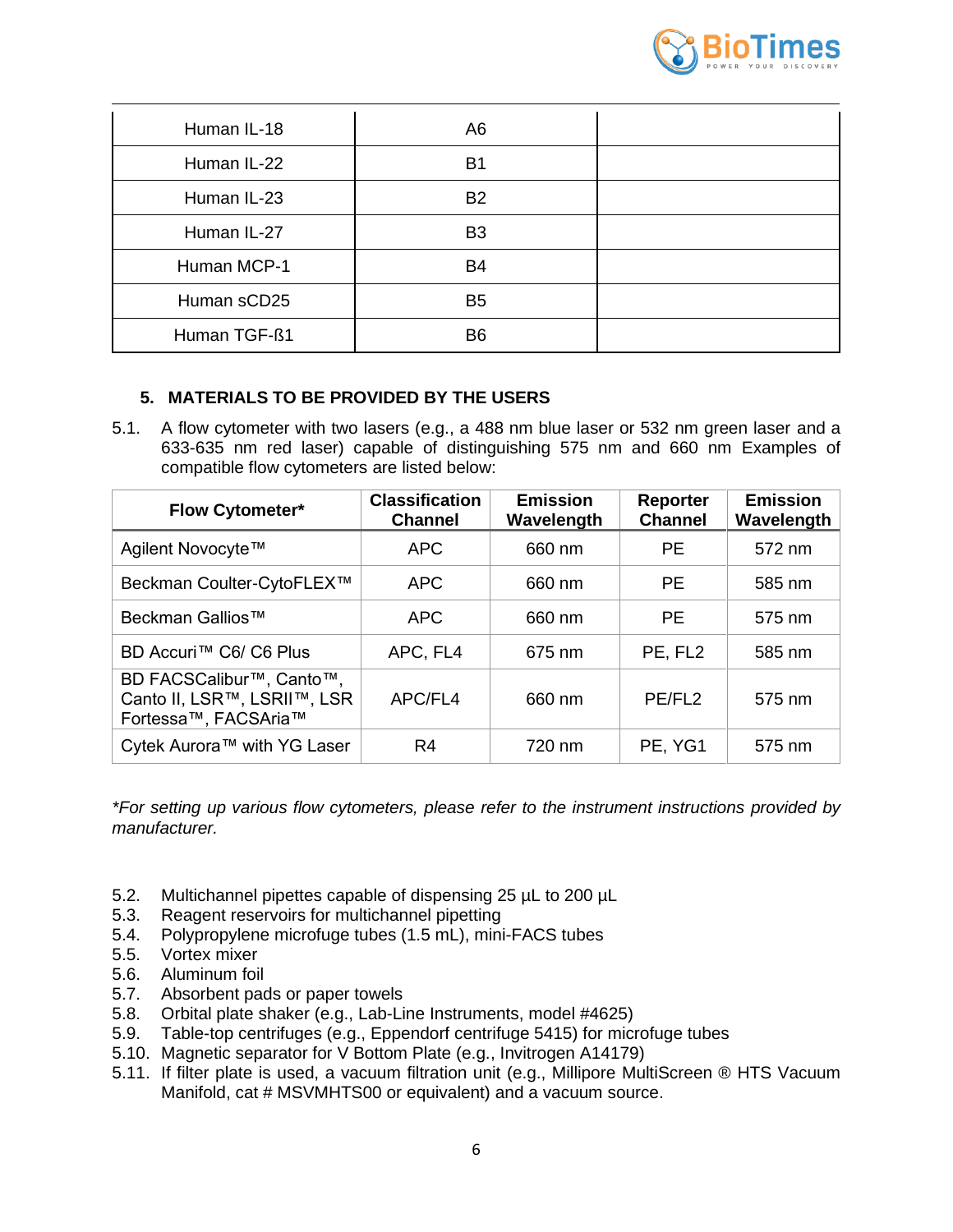

5.12. If a magnetic 96-well plate separator is not available, a centrifuge with a swinging bucket adaptor for microtiter plates (e.g., Beckman Coulter Allegra™ 6R Centrifuge with MICROPLUS CARRIER adaptor for GH3.8 and JS4.3 Rotors)

# **6. ASSAY PREPARATION**

- <span id="page-6-0"></span>6.1. Preparation of Serum Samples:
	- 6.1.1. Allow the blood to clot for 30 minutes or longer and centrifuge for 10 minutes at 1,000 x g.
	- 6.1.2. Remove serum and assay immediately or aliquot and store samples at  $\leq$ -20 $\degree$ C. Avoid multiple freeze/thaw cycles.
	- 6.1.3. When using frozen samples, it is recommended that samples are thawed completely, mixed, and centrifuged to remove particulates prior to use.
- 6.2. Preparation of Plasma Samples:
	- 6.2.1. Plasma collection using EDTA or citrate as an anti-coagulant is recommended. Centrifuge for 10 minutes at 1,000 x g within 30 minutes after blood collection.
	- 6.2.2. Remove plasma and assay immediately, or aliquot and store samples at ≤-20°C. Avoid multiple freeze/thaw cycles.
	- 6.2.3. When using frozen samples, it is recommended that samples are thawed completely, mixed well, and centrifuged to remove particulates.
- 6.3. Preparation of Tissue Culture Supernatant:

Centrifuge the sample to remove debris and assay immediately. If not possible, aliquot and store samples at ≤-20°C. Avoid multiple (>2) freeze/thaw cycles.

- 6.4. Preparation of Antibody-Immobilized Beads
	- 6.4.1. If pre-mixed beads are provided in the kit, vortex the bead bottle for 30 seconds prior to use.
	- 6.4.2. If individual beads are provided in the kit, the individual beads should be mixed with each other and diluted to 1X final concentration with Assay Buffer prior to use. To mix the diluted beads, follow the instructions below (a 7-plex custom panel is used as an example)
		- 6.4.2.1. Vortex each bead vial for 30 seconds to completely resuspend the beads.
		- 6.4.2.2. Calculate the amount of mixed and diluted beads needed for the assay. Prepare extra to compensate for pipetting loss.
		- 6.4.2.3. Each reaction needs 25 µL of mixed and diluted beads. For 50 reactions, 1.5 mL of mixed beads is needed (1.25 mL plus 0.25 mL extra volume). For 96 reactions, prepare 3.0 mL of mixed beads.
		- 6.4.2.4. As an example, to make 3.0 ml of 7-plex 1X diluted beads, transfer 0.25 mL of each of the 7 individual beads (12X concentrated) to a fresh tube (total bead volume = 1.75 mL) and add 1.25 mL of Assay Buffer to make the final volume of 3.0 mL.
- 6.5. Preparation of Wash Buffer
	- 6.5.1. Bring the 20X Wash Buffer to room temperature and mix to bring all salts into solution.
	- 6.5.2. Dilute 25 mL of 20X Wash Buffer with 475 mL deionized water. Store unused portions between 2°C and 8°C for up to one month.
- 6.6. Standard Preparation
	- 6.6.1. Prior to use, reconstitute the lyophilized Human Cytokine Panel 2 Standard with **0.5 mL Assay Buffer**.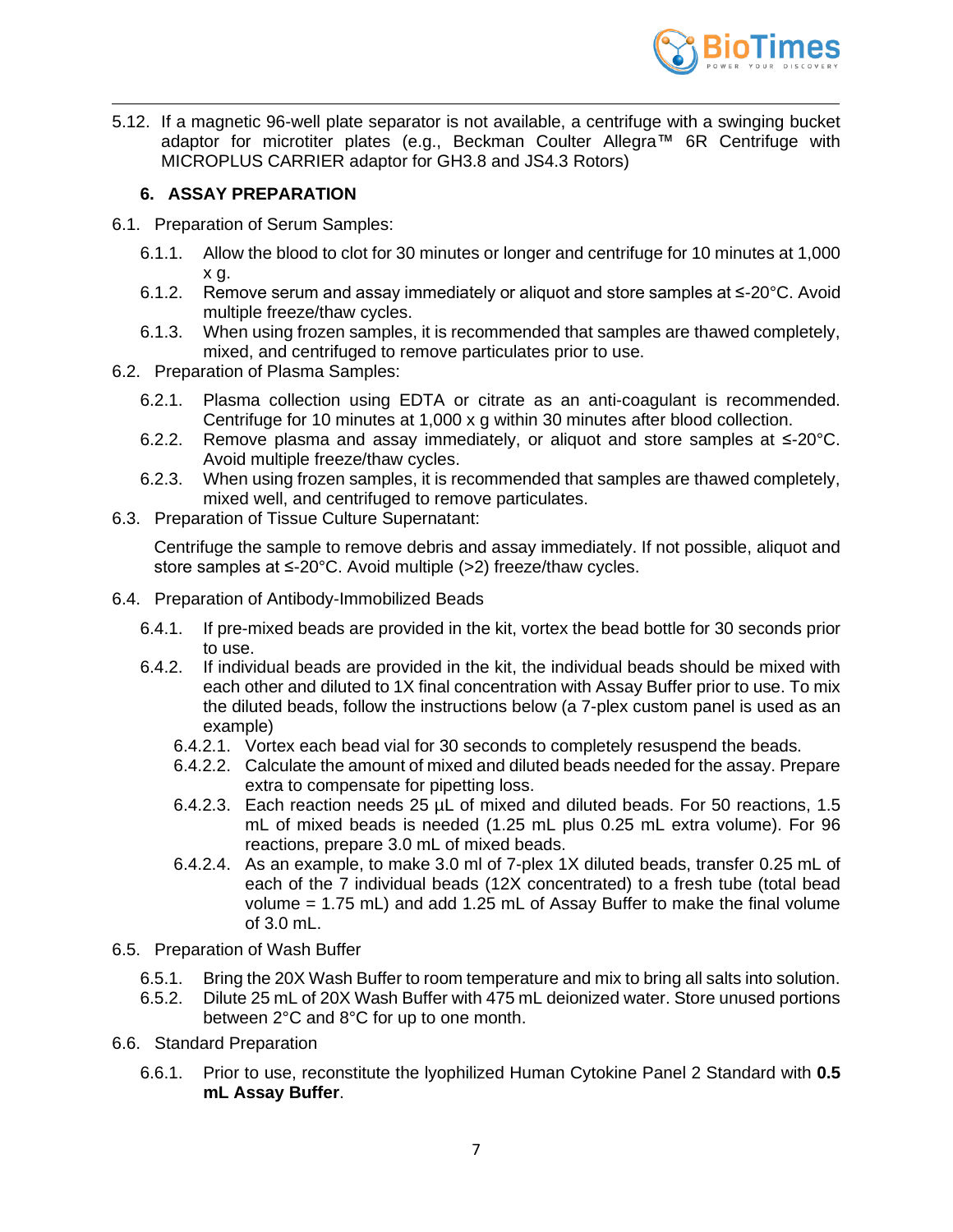

- 6.6.2. Mix well and allow the vial to sit at room temperature for 10 minutes.
- 6.6.3. Transfer the reconstituted standard to an appropriately labeled polypropylene microfuge tube. This will be used as the top standard S7. Note: The top standard concentrations of analytes in this kit are set at the same concentrations. But the top concentrations for each target may subject to change from lot to lot (see lot-specific information for details).
- 6.6.4. Label 6 polypropylene microfuge tubes as S6, S5, S4, S3, S2 and S1, respectively.
- 6.6.5. Add 300 µL of Assay Buffer to each of the six tubes.
- 6.6.6. Prepare 1:4 dilution of the top standard (S7) by transferring 100 µL of the top standard (S7) to the S6 tube and mix well. This will be the S6 standard.
- 6.6.7. In the same manner, perform serial 1:4 dilutions to obtain S5, S4, S3, S2 and S1 standards (see the table below using the top standard at 5,000 pg/mL as an example).

| <b>Standard</b>  | <b>Serial</b><br><b>Dilution</b> | <b>Assay Buffer to</b><br>Add                       | <b>Standard</b><br><b>To Add</b> | <b>Standard</b><br>Conc.<br>(pg/mL) |
|------------------|----------------------------------|-----------------------------------------------------|----------------------------------|-------------------------------------|
| S7<br>(Original) | <b>NA</b>                        | $0.5$ mL to<br>reconstitute<br>lyophilized standard | <b>NA</b>                        | 5,000.0                             |
| S <sub>6</sub>   | 1:4<br>$150 \mu L$               |                                                     | $50 \mu L$ of S7                 | 1,250.0                             |
| S <sub>5</sub>   | 1:16                             | $150 \mu L$                                         | $50 \mu L$ of S6                 | 312.5                               |
| S <sub>4</sub>   | 1:64                             | $150 \mu L$                                         | $50 \mu L$ of S5                 | 78.1                                |
| S <sub>3</sub>   | 1:256                            | $150 \mu L$                                         | $50 \mu L$ of S4                 | 19.5                                |
| S <sub>2</sub>   | 1:1,024                          | $150 \mu L$                                         | $50 \mu L$ of S3                 | 4.9                                 |
| S <sub>1</sub>   | 1:4,096                          | $150 \mu L$                                         | $50 \mu L$ of S2                 | 1.2                                 |
| S <sub>0</sub>   | <b>NA</b>                        | $150 \mu L$                                         | <b>NA</b>                        | 0                                   |

6.6.8. Assay Buffer will be used as the 0 pg/mL standard (C0).

A user may choose to make different serial dilutions (e.g., 5,000, 2,500, 1,250, 625, 312.5, 156.3, 78.2, 39.1, 19.6, 9.8, 4.9, 2.4, and 0 pg/mL) or using a different starting top concentration. In this case, reconstitution volume and dilution factors need to be adjusted accordingly.

6.7. Preparation of Control Samples (Optional)

Human Cytokine Panel 2 Control Sample 1 and Control Sample 2 should be reconstituted to 0.5 mL each with Assay Buffer. The reconstituted Control Samples can be tested as regular samples.

#### 6.8. Sample Dilution

- 6.8.1. Serum or plasma samples must be diluted 5-fold with Assay Buffer before testing (e.g., dilute 20 µL of sample with 80 µL of Assay Buffer).
- 6.8.2. For cell culture supernatant samples, the levels of cytokines can vary greatly from sample to sample. A preliminary experiment may be needed to determine the appropriate dilution factor. If sample dilution is desired, dilution should be done with corresponding fresh cell culture medium or Assay Buffer to ensure accurate measurement.

### **7. ASSAY PROCEDURE**

<span id="page-7-0"></span>The BT-plex™ assay can be performed in a low-binding V-bottom plate, U-bottom plate, flat bottom plate, a filter plate, or in small test tubes (e.g., microfuge tubes, mini-FACS tubes). Low-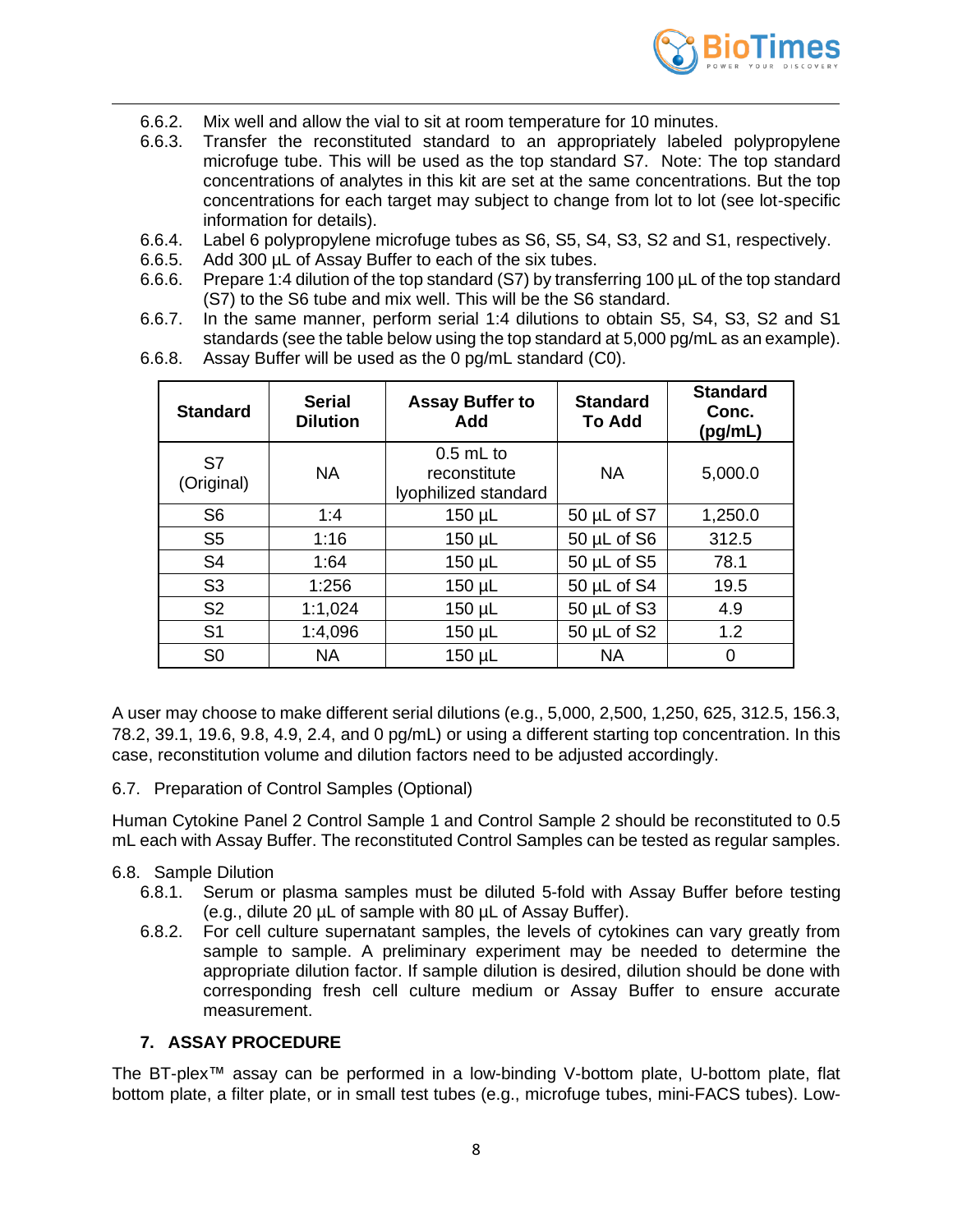

binding plates are typically made of polypropylene materials. Plates made of polystyrene materials such as cell culture plates, or ELISA plates should not be used for bead assays.

A low-binding V-Bottom 96-well plate is provided with each kit. The following assay protocols are described based on V-Bottom plate. For using individual small test tubes to run the assays, the protocols can be easily modified. Instead of using a magnetic plate separator, use centrifugation to separate the beads. For use with a filter plate (not provided) or for further modification of protocols, please contact our technical support team [\(support@biotimesinc.com\)](mailto:support@biotimesinc.com) to discuss recommendations.

# **Performing the Assay Using a V-, U-bottom Plate**

- Allow all reagents to warm to room temperature (20-25°C) prior to use.
- Keep the plate upright during the entire procedures (except for quick decanting step) to avoid bead loss.
- The plate should be placed in the dark or wrapped with aluminum foil for all incubation steps.
- Ideally, standards and samples should be run in duplicate and arranged on the plate and read on a flow cytometer in a consistent sequential order so that FCS file names and sample IDs can be easily identified during data analysis.
- If an autosampler is used for plate reading, the reading orientation and sequential order should be carefully programed so that it matches the desired plate map.
- 7.1. Add **25 µL of diluted standards** to corresponding standard wells of the V-Bottom Plate.
- 7.2. Add **25 µL of samples** (properly diluted) to sample wells.
- 7.3. Vortex mixed beads for 30 seconds. Add **25 µL of the Human Cytokine Panel 2 Premixed Beads** to each well. (Note: During beads addition, shake mixed beads bottle intermittently).
- 7.4. Seal the plate with a sheet of adhesive plate sealer. Cover the entire plate with aluminum foil to protect the plate from light.
- 7.5. Shake the plate at approximately 500-800 rpm on an orbital plate shaker for 5 min at room temperature. Then place the wrapped plate in a refrigerator **(2-8°C) and incubate overnight (e.g., 16-18 h)**. The overnight incubation can be performed with or without shaking. Depending on type of shaker, the speed should be high enough to keep beads in suspension during incubation steps, but not too high to cause spill-over of liquids from wells.
- 7.6. Place the plate on a magnetic 96-well plate separator, wait for 2 min. Carefully remove liquid from the wells by decanting while holding the V-bottom plate on top of the magnetic 96-well separator held tightly together, then blotting the plate on paper towels. Remove liquids as much as possible.

*Note: If a magnetic 96-well plate separator is not available, centrifuge the plate at 250 x g for 5 minutes with a swinging bucket rotor. Immediately after centrifugation, decant the liquid into a container by quickly inverting and flicking the plate in one continuous and forceful motion. Blot the plate on a stack of clean paper towel and drain the remaining liquid from the well as much as possible.*

- 7.7. Add **25 µL of Human Cytokine Panel 2 Detection Antibody** to each well. Cover the entire plate with aluminum foil to protect the plate from light.
- 7.8. Shake the plate at approximately 500-800 rpm on an orbital plate shaker for 1 **hours at room temperature**.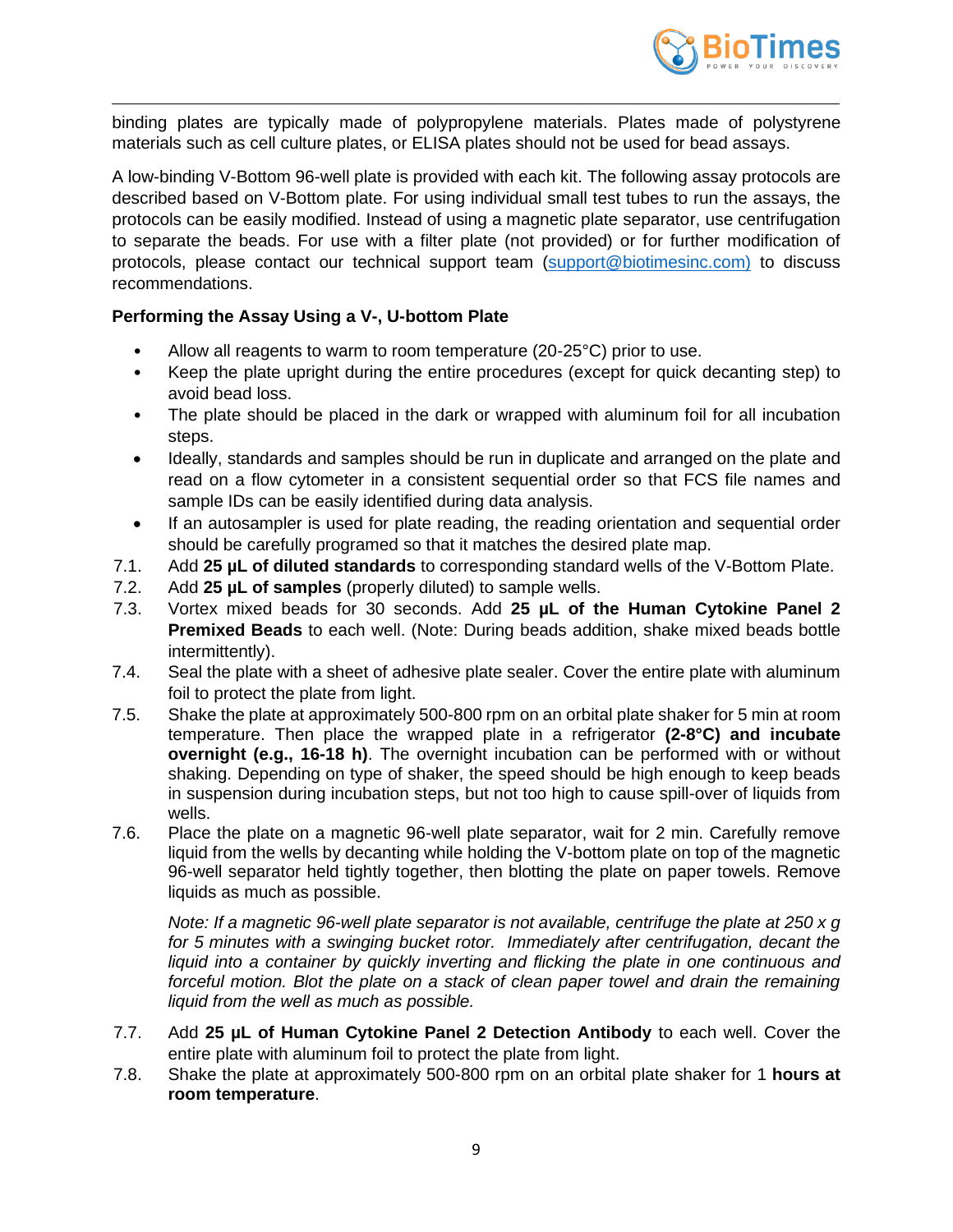

- 7.9. **Do not wash the plate!** Add **25 µL of SA-PE** to each well directly. Seal the plate with the plate sealer. Wrap the entire plate with aluminum foil and shake the plate on a plate shaker for additional **30 minutes** at room temperature.
- *7.10.* Repeat the Washing Step as described in 7.6.
- 7.11. Add 150 µL of 1X Wash Buffer to each well.
- 7.12. Read samples on a flow cytometer. If the flow cytometer is equipped with an autosampler, the samples can be read directly from the plate. Please be sure to program the autosampler to resuspend beads in the well immediately before taking each sample. If an autosampler is not available, the samples can be transferred from the plate to micro FACS (or FACS) tubes and read manually on the flow cytometer.

### **8. INSTRUMENT SETUP**

- <span id="page-9-0"></span>8.1. Start up the instrument following the instrument manufacturer's recommendations.
- 8.2. Create a template for data acquisition using instrument's data acquisition software. A template is a document or worksheet with density plots (e.g., FSC vs. SSC; PE vs. APC plots) that allows the user to perform machine setup and data acquisition.
- 8.3. Set up the PMT voltages of each channel, if necessary, to be used for data acquisition using the S0 and S7 wells of standards. Some digital flow cytometers have fixed PMT settings (e.g., Accuri C6™ and Novocyte™) and no PMT adjustment is needed.

# <span id="page-9-1"></span>**9. DATA ACQUISITION AND ANALYSIS**

- 9.1. Before sample reading, make sure that the flow cytometer is set up properly.
- 9.2. Create a new template or open an existing template (for details on how to create a cytometer-specific template, please refer to the Flow Cytometer Setup Guide).
- 9.3. Vortex each sample for 5 seconds before analysis for manual reading. Set plate agitation prior to each reading.
- 9.4. Set the flow rate to low. Set the number of gated beads to be acquired to about 150-200 per analyte (e.g., acquire 2,400 beads for a 12-plex assay). Instead of acquiring data using total events, create a large gate to include both Beads A and Beads B (gate A+B) and set to acquire the number of events in gate  $A + B$ . This will exclude majority of the debris from samples.
- 9.5. Read samples.
- 9.6. If using an auto-sampler, read column by column (A1, B1, C1...A2, B2, C2.., A3...).
- 9.7. When naming data files, try to use simple names with a consecutive numbering for easy data traceability and analysis.
- 9.8. Store all FCS files in the same folder for each assay. If running multiple assays, create a separate folder for each assay.
- 9.9. Proceed to data analysis using appropriate Data Analysis Software when data acquisition is completed.
- 9.10. The FCS file generated on a flow cytometer should be analyzed using a compatible data analysis software package for FCS files. Contact [support@biotimesinc.com](mailto:support@biotimesinc.com) for proper Data Analysis Software.
- 9.11. FCS files may need to be exported for some flow cytometers. The data can be exported as FCS 3.0, FCS 3.1 format.
- 9.12. BioTimes, Inc. offers free of charge data analysis for our customers. Customers can zip FCS files and send the data package to support@biotimesinc.com, or put the files in a secure shared location such as Dropbox, along with detailed instructions on standard concentrations, plate map, and sample replicate information. Upon timely communication with us, we will analyze the data and send the results back.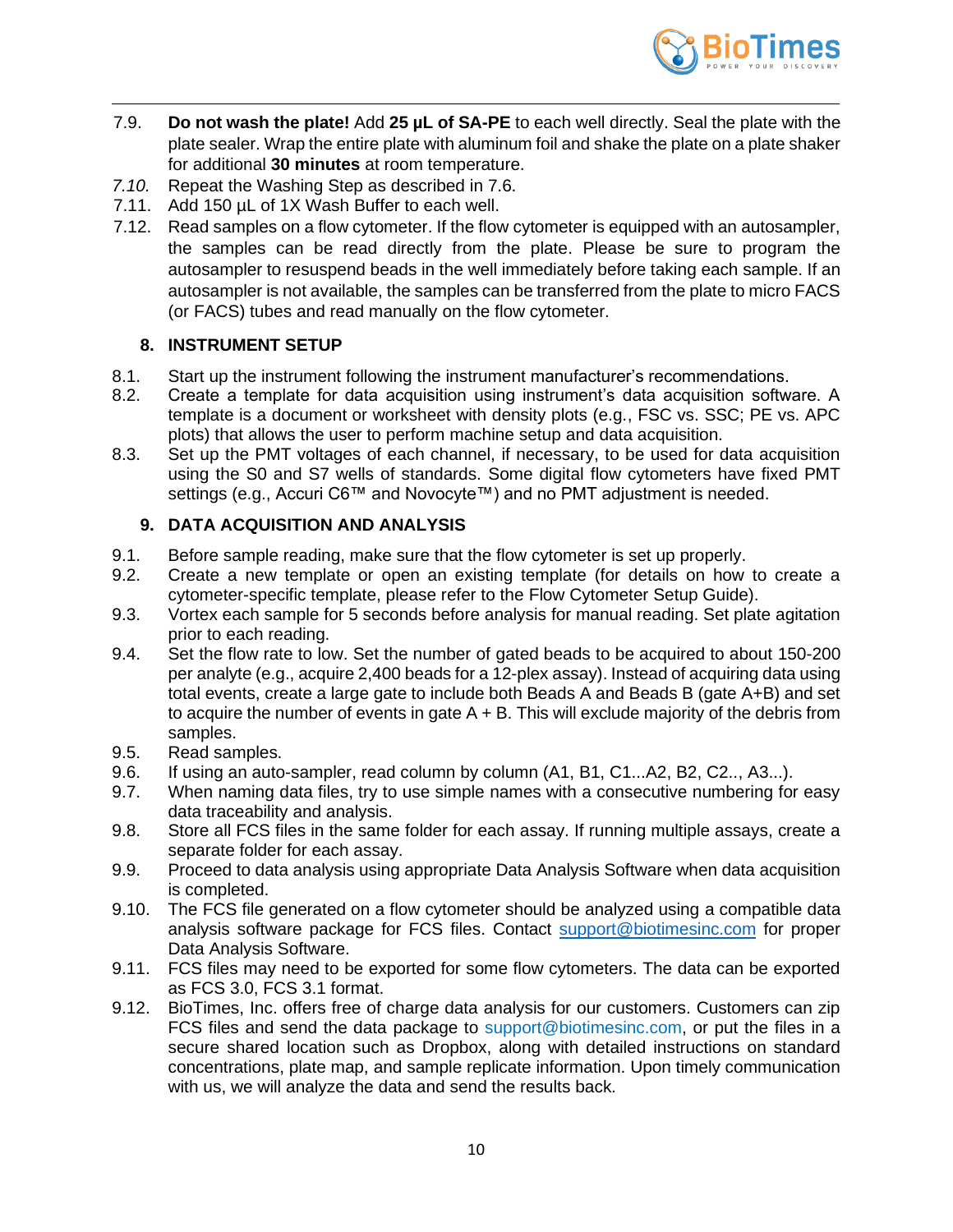

# <span id="page-10-0"></span>**10. ASSAY CHARACTERIZATION**

#### 10.1. Representative Standard Curve



This standard curve was generated using the BT-plex Human Cytokine Panel 2 for demonstration purpose only. A standard curve must be run with each quantitative assay.

#### 10.2. Assay Sensitivity

The assay sensitivity (minimum detectable concentration, MinDC) is the theoretical limit of detection calculated using the Data Analysis Software by applying a 5-parameter curve fitting algorithm with weighting. The typical assay sensitivity data below is for reference use only.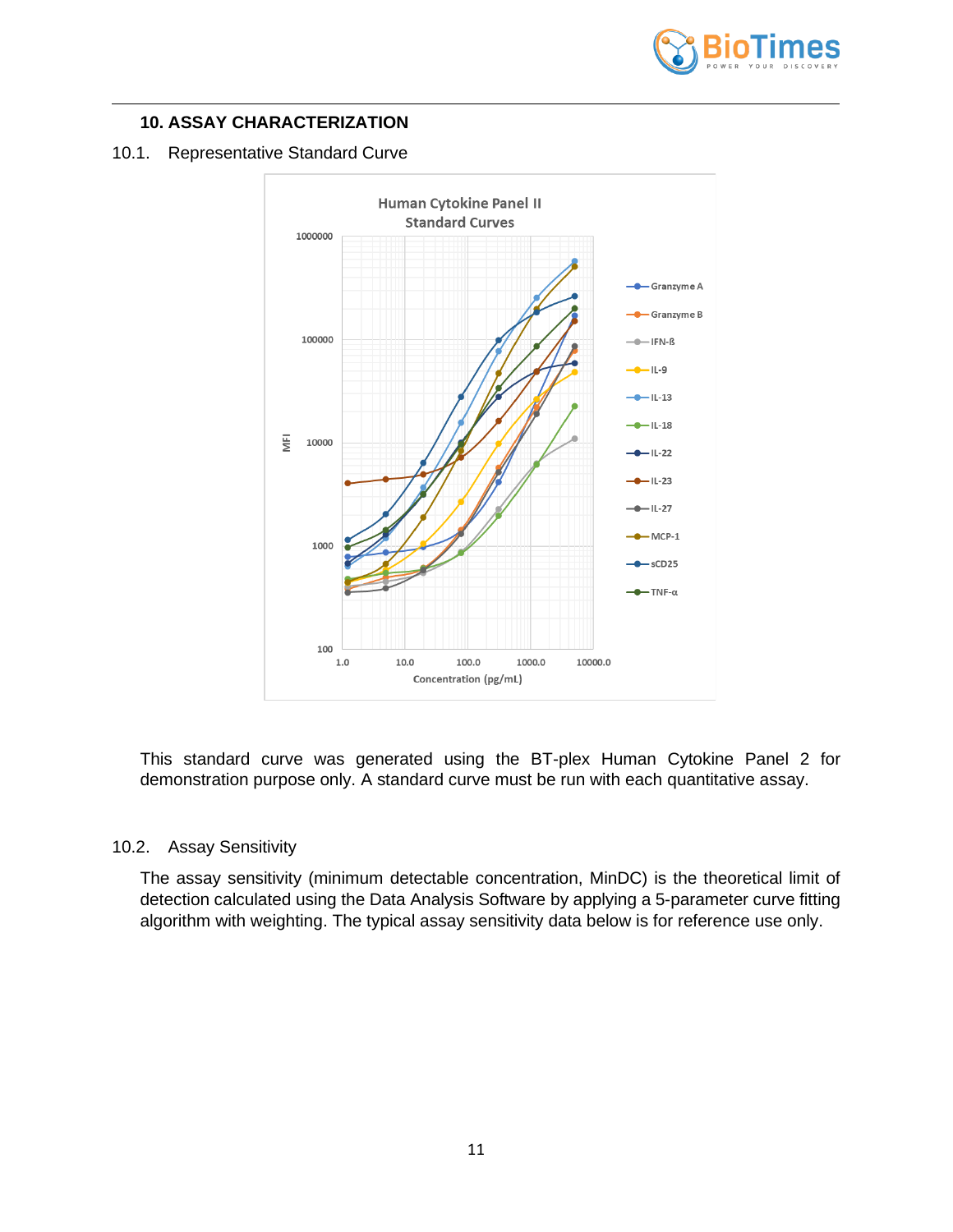

| <b>Sensitivity</b> | MinDC (pg/mL) |
|--------------------|---------------|
| Granzyme A         | 5.3           |
| Granzyme B         | 1.6           |
| IFN-ß              | 1.5           |
| IL-9               | 0.8           |
| $IL-13$            | 1.3           |
| IL-18              | 1.6           |
| IL-22              | 0.2           |
| $IL-23$            | 3.5           |
| IL-27              | 1.8           |
| MCP-1              | 0.5           |
| sCD <sub>25</sub>  | 0.5           |
| TNF- $\alpha$      | 0.4           |

#### 10.3. Cross-Reactivity

Twenty-six recombinant human cytokines and over 100 native human serum proteins were tested at ≥ 50 ng/mL using the BT-plex Human Cytokine Panel 2. There is no detectable cross-reacting signal among targets within the panel or with non-targeted proteins.

#### 10.4. Accuracy (Spike Recovery)

Target proteins with known concentrations were spiked into 5 properly diluted serum samples at four different concentrations within the assay range. The spiked samples were then tested. The measured concentrations were compared with the spiked quantity. The overall recovery % of spiked proteins are within acceptable ranges for multiplex assays.

| <b>Target</b> | Spike and Recovery, % |
|---------------|-----------------------|
| Granzyme A    | 100.9                 |
| Granzyme B    | 123.6                 |
| IFN-ß         | 63.9                  |
| $IL-9$        | 69.7                  |
| $IL-13$       | 69.3                  |
| $IL-18$       | 64.8                  |
| $IL-22$       | 55.0                  |
| $IL-23$       | 66.7                  |
| $IL-27$       | 90.0                  |
| MCP-1         | 78.0                  |
| sCD25         | 85.6                  |
| TGF-ß1        | 75.8                  |

#### 10.5. Intra-Assay Precision

Two independent samples were measured 8 times on the same plate. The overall intra-assay CV% is generally acceptable.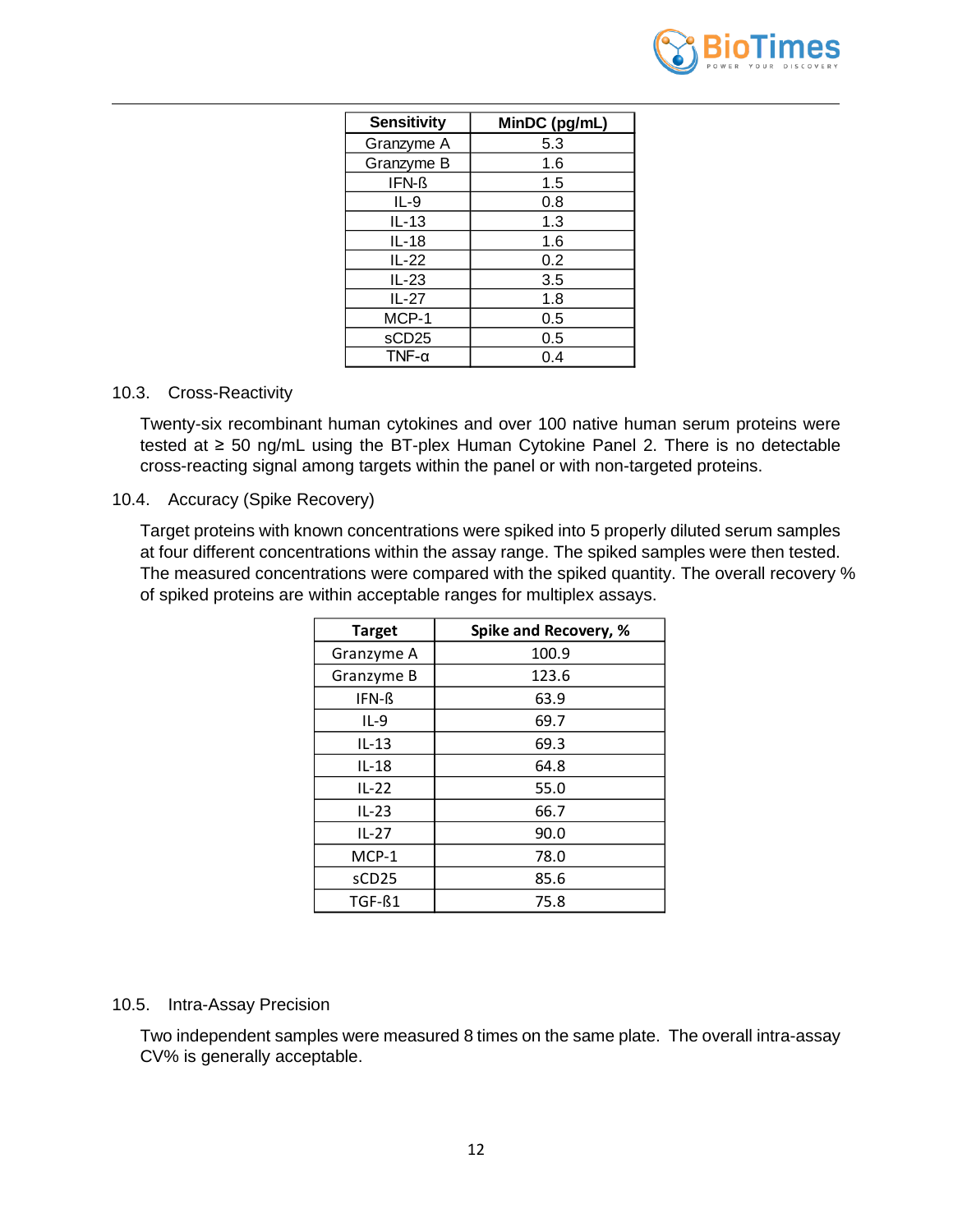

| <b>Target</b>     | Intra-Assay CV% |
|-------------------|-----------------|
| Granzyme A        | 10.4            |
| Granzyme B        | 16.7            |
| IFN-ß             | 7.1             |
| $IL-9$            | 6.3             |
| $IL-13$           | 2.4             |
| $IL-18$           | 3.7             |
| $IL-22$           | 6.7             |
| $IL-23$           | 2.9             |
| $IL-27$           | 11.7            |
| $MCP-1$           | 5.9             |
| sCD <sub>25</sub> | 4.6             |
| TGF-ß1            | 9.5             |

#### 10.6. Inter-Assay Precision

Overall inter-assay CV is within 15% for all targets.

#### 10.7. Biological Samples

Cytokine Concentrations in serum samples from 10 presumptive healthy donors and 10 presumptively recovered CoVID-19 patients were determined and concentrations reported.

| Sample                | Serum          | $IL-13$ | $IL-9$ | $IL-22$ | <b>Granzyme A</b> | Granzyme B | sCD25  | <b>IFNß</b> | $IL-18$ | MCP-1  | TGF-ß1 | $IL-23$  |
|-----------------------|----------------|---------|--------|---------|-------------------|------------|--------|-------------|---------|--------|--------|----------|
| <b>Type</b>           | Sample         | pg/ml   | pg/ml  | pg/ml   | pg/ml             | pg/ml      | pg/ml  | pg/ml       | pg/ml   | pg/ml  | pg/ml  | pg/ml    |
|                       | 1              | 1.35    | 265.52 | < 1.83  | 251.06            | 271.95     | 118.22 | < 0.62      | 561.99  | 13.42  | 107.29 | 104.42   |
|                       | $\overline{2}$ | < 0.47  | 5.6    | < 1.83  | 10.79             | < 1.90     | 11.98  | < 0.62      | 410.44  | < 0.62 | < 1.04 | 1.49     |
|                       | 3              | < 0.47  | < 0.88 | < 1.83  | 1.39              | 4          | 18.71  | < 0.62      | 258.52  | < 0.62 | < 1.04 | 1.31     |
|                       | 4              | < 0.47  | 330.65 | < 1.83  | 283.24            | 12.41      | 9.18   | < 0.62      | 552.74  | 7.75   | 6.29   | 2.38     |
| "Healthy"             | 5              | < 0.47  | < 0.88 | < 1.83  | 5.62              | < 1.90     | 1.97   | < 0.62      | 209.89  | 0.63   | < 1.04 | 3.99     |
| Subjects              | 6              | < 0.47  | < 0.88 | < 1.83  | < 0.78            | < 1.90     | 10.17  | < 0.62      | 236.99  | < 0.62 | < 1.04 | < 0.74   |
|                       | $\overline{7}$ | < 0.47  | < 0.88 | < 1.83  | 3.01              | 6.31       | 16.56  | < 0.62      | 265.09  | < 0.62 | < 1.04 | 2.91     |
|                       | 8              | < 0.47  | 24.65  | < 1.83  | 29.65             | < 1.90     | 2.54   | < 0.62      | 298.02  | 0.94   | < 1.04 | $1\vert$ |
|                       | 9              | < 0.47  | < 0.88 | < 1.83  | < 0.78            | < 1.90     | 3.88   | < 0.62      | 485.5   | < 0.62 | < 1.04 | < 0.74   |
|                       | 10             | 0.59    | 16.86  | < 1.83  | 28.05             | 26.48      | 34.61  | < 0.62      | 218.88  | 5.18   | < 1.04 | 5.55     |
|                       | 11             | 1.98    | 76.03  | < 1.83  | 87.61             | 181.04     | 74.57  | 4.81        | 838.87  | 9.62   | 43.39  | 60.01    |
|                       | 12             | 1.6     | 41.49  | < 1.83  | 79.1              | 84.21      | 42.79  | 2.56        | 5178.26 | 5.47   | 7.6    | 30.75    |
|                       | 13             | 3.49    | 134.65 | < 1.83  | 143.76            | 126.21     | 75.46  | 1.94        | 796.28  | 15.44  | 28     | 39.62    |
|                       | 14             | 2.71    | 85.15  | < 1.83  | 87.53             | 192.16     | 72.47  | 5.74        | 754.85  | 10.67  | 37.2   | 105.57   |
| Recovered<br>Covid-19 | 15             | < 0.47  | < 0.88 | < 1.83  | 47.93             | < 1.90     | 7.09   | < 0.62      | 308.16  | < 0.62 | 14.76  | 2.79     |
|                       | 16             | < 0.47  | 2.49   | < 1.83  | 18.45             | 14.42      | 2.29   | < 0.62      | 243.67  | 2.58   | < 1.04 | 5.76     |
| Subjects              | 17             | 7.42    | 386.08 | 3.44    | 257.98            | 242.78     | 104.79 | 1.31        | 915.29  | 34.08  | 98.97  | 67.41    |
|                       | 18             | < 0.47  | 1.11   | < 1.83  | 9.15              | 8.23       | 3.34   | < 0.62      | 2874.21 | 1.04   | 14.61  | 3.01     |
|                       | 19             | 3.21    | 110.62 | < 1.83  | 120.13            | 195.66     | 67.65  | 6.78        | 649.43  | 13.32  | 60.77  | 90.14    |
|                       | 20             | 2.29    | 100.12 | < 1.83  | 128.81            | 260.9      | 93.16  | 9.95        | 7798.95 | 13.75  | 75.29  | 111.39   |

In addition, the Human Cytokine Panel 2 panel were biologically validated using human PBMC cells cultured with various known conditions for stimulating immune responses (LPS, CD3/CD28, Poly I:C, PHA, PMA, etc.) and the data were consistent with literature reported responses for each target.